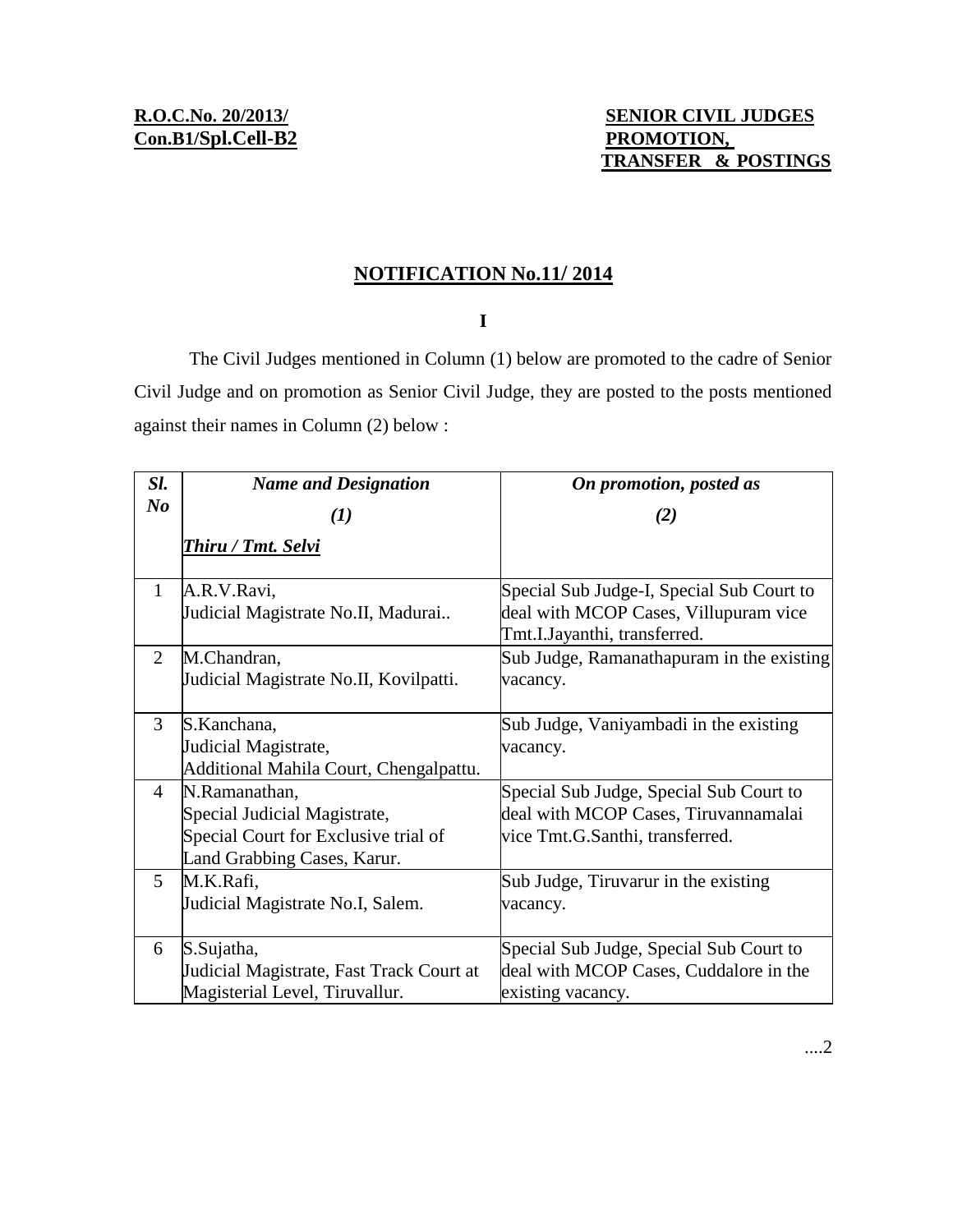-2-

**II**

The Senior Civil Judges mentioned in Column (1) below are transferred and posted to the posts noted against their names in Column (2) below :

| Sl.            | <b>Name and Designation</b>                   | <b>Transferred and posted as</b>                                                     |
|----------------|-----------------------------------------------|--------------------------------------------------------------------------------------|
| N <sub>o</sub> | (1)                                           | (2)                                                                                  |
|                | Thiru / Tmt / Selvi                           |                                                                                      |
| $\mathbf{1}$   | K.Ayyappan,                                   | II Additional Sub Judge, Tiruchirappalli                                             |
|                | VII Judge, Court of Small Causes,<br>Chennai. | vice Thiru C. Vijayakumar, transferred.                                              |
| $\overline{2}$ | C.Vijayakumar,                                | III Additional Sub Judge, Tiruchirappalli in                                         |
|                | II Additional Sub Judge, Tiruchirappalli.     | the existing vacancy.                                                                |
| 3              | M.P.Ram,                                      | Sub Judge, Tiruppathur vice                                                          |
|                | Sub Judge, Kancheepuram.                      | Thiru P.Sivagnanam, transferred.                                                     |
| $\overline{4}$ | R.Shankar,                                    | Sub Judge, Kancheepuram vice                                                         |
|                | XI Metropolitan Magistrate,                   | Thiru M.P.Ram, transferred.                                                          |
|                | Saidapet, Chennai.                            |                                                                                      |
| $\mathfrak{H}$ | G.Santhi,                                     | XI Metropolitan Magistrate, Saidapet,                                                |
|                | Special Sub Judge, Special Sub Court to       | Chennai vice Thiru R.Shankar, transferred.                                           |
|                | deal with MCOP Cases, Tiruvannamalai          |                                                                                      |
| 6              | I.Jayanthi,                                   | IX Judge, Court of Small Causes, Chennai                                             |
|                |                                               | Special Sub Judge-I, Special Sub Court to vice Thiru K.Balasubramanian, transferred. |
|                | deal with MCOP Cases, Villupuram.             |                                                                                      |
| $\overline{7}$ | K.Balasubramanian,                            | VIII Judge, Court of Small Causes, Chennai                                           |
|                | IX Judge,                                     | vice Thiru M.Jeevanandam, transferred.                                               |
|                | Court of Small Causes, Chennai.               |                                                                                      |
| 8              | M.Jeevanandam,                                | VII Judge, Court of Small Causes,                                                    |
|                | VIII Judge,                                   | Chennai vice Thiru K.Ayyappan,                                                       |
|                | Court of Small Causes, Chennai.               | transferred.                                                                         |